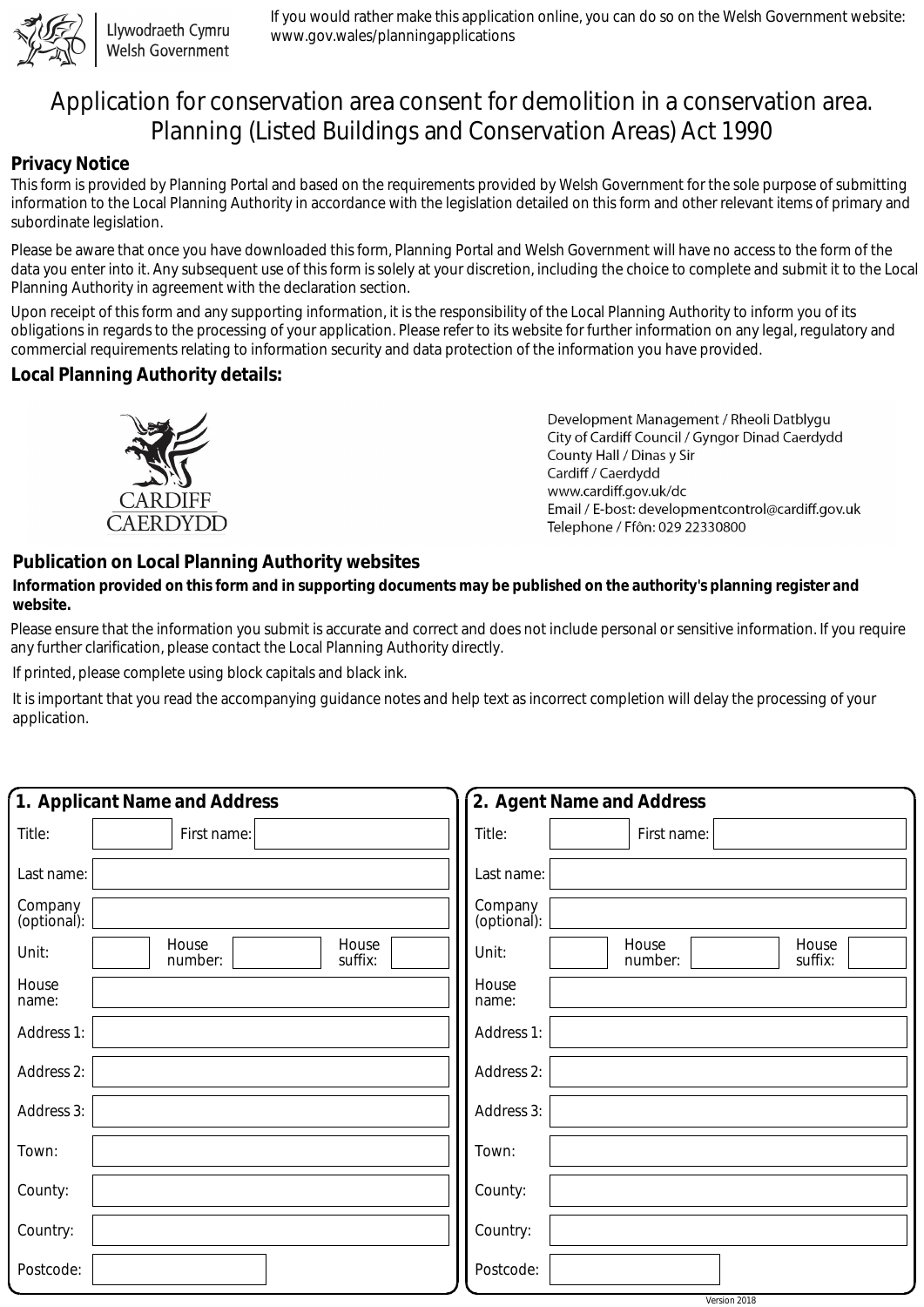| 3. Description of the Proposal                                  |                  |    |                                                                                                                                                                                                                                |                  |                                           |
|-----------------------------------------------------------------|------------------|----|--------------------------------------------------------------------------------------------------------------------------------------------------------------------------------------------------------------------------------|------------------|-------------------------------------------|
| Please describe the proposed works:                             |                  |    |                                                                                                                                                                                                                                |                  |                                           |
|                                                                 |                  |    |                                                                                                                                                                                                                                |                  |                                           |
|                                                                 |                  |    |                                                                                                                                                                                                                                |                  |                                           |
|                                                                 |                  |    |                                                                                                                                                                                                                                |                  |                                           |
|                                                                 |                  |    |                                                                                                                                                                                                                                |                  |                                           |
|                                                                 |                  |    |                                                                                                                                                                                                                                |                  |                                           |
|                                                                 |                  |    |                                                                                                                                                                                                                                |                  |                                           |
|                                                                 |                  |    |                                                                                                                                                                                                                                |                  |                                           |
|                                                                 |                  |    |                                                                                                                                                                                                                                |                  |                                           |
|                                                                 |                  |    |                                                                                                                                                                                                                                |                  |                                           |
| Has the work already started?                                   | Yes              | No | If Yes, please state the date when the work<br>was started (DD/MM /YYYY):                                                                                                                                                      |                  |                                           |
|                                                                 |                  |    |                                                                                                                                                                                                                                |                  | (date must be pre-application submission) |
|                                                                 |                  |    | If Yes, please state the date when the work                                                                                                                                                                                    |                  |                                           |
| Has the work been completed?                                    | Yes              | No | was completed (DD/MM /YYYY):                                                                                                                                                                                                   |                  |                                           |
|                                                                 |                  |    |                                                                                                                                                                                                                                |                  | (date must be pre-application submission) |
| 4. Site Details                                                 |                  |    |                                                                                                                                                                                                                                |                  |                                           |
| Please provide the full postal address of the application site. |                  |    |                                                                                                                                                                                                                                |                  |                                           |
| Unit:                                                           | House<br>number: |    |                                                                                                                                                                                                                                | House<br>suffix: |                                           |
| House<br>name:                                                  |                  |    |                                                                                                                                                                                                                                |                  |                                           |
| Address 1:                                                      |                  |    |                                                                                                                                                                                                                                |                  |                                           |
| Address 2:                                                      |                  |    |                                                                                                                                                                                                                                |                  |                                           |
| Town:                                                           |                  |    |                                                                                                                                                                                                                                |                  |                                           |
| County:                                                         |                  |    |                                                                                                                                                                                                                                |                  |                                           |
| Postcode<br>(optional):                                         |                  |    |                                                                                                                                                                                                                                |                  |                                           |
|                                                                 |                  |    | If you cannot provide a postcode, the description of site location must be completed. Please provide the most accurate site description you can, to help locate the site - for example "field to the North of the Post Office" |                  |                                           |
|                                                                 |                  |    |                                                                                                                                                                                                                                |                  |                                           |
| Easting:                                                        |                  |    | Northing:                                                                                                                                                                                                                      |                  |                                           |
| Description:                                                    |                  |    |                                                                                                                                                                                                                                |                  |                                           |
|                                                                 |                  |    |                                                                                                                                                                                                                                |                  |                                           |
|                                                                 |                  |    |                                                                                                                                                                                                                                |                  |                                           |
|                                                                 |                  |    |                                                                                                                                                                                                                                |                  |                                           |
|                                                                 |                  |    |                                                                                                                                                                                                                                |                  |                                           |
|                                                                 |                  |    |                                                                                                                                                                                                                                |                  |                                           |
|                                                                 |                  |    |                                                                                                                                                                                                                                |                  |                                           |
|                                                                 |                  |    |                                                                                                                                                                                                                                |                  |                                           |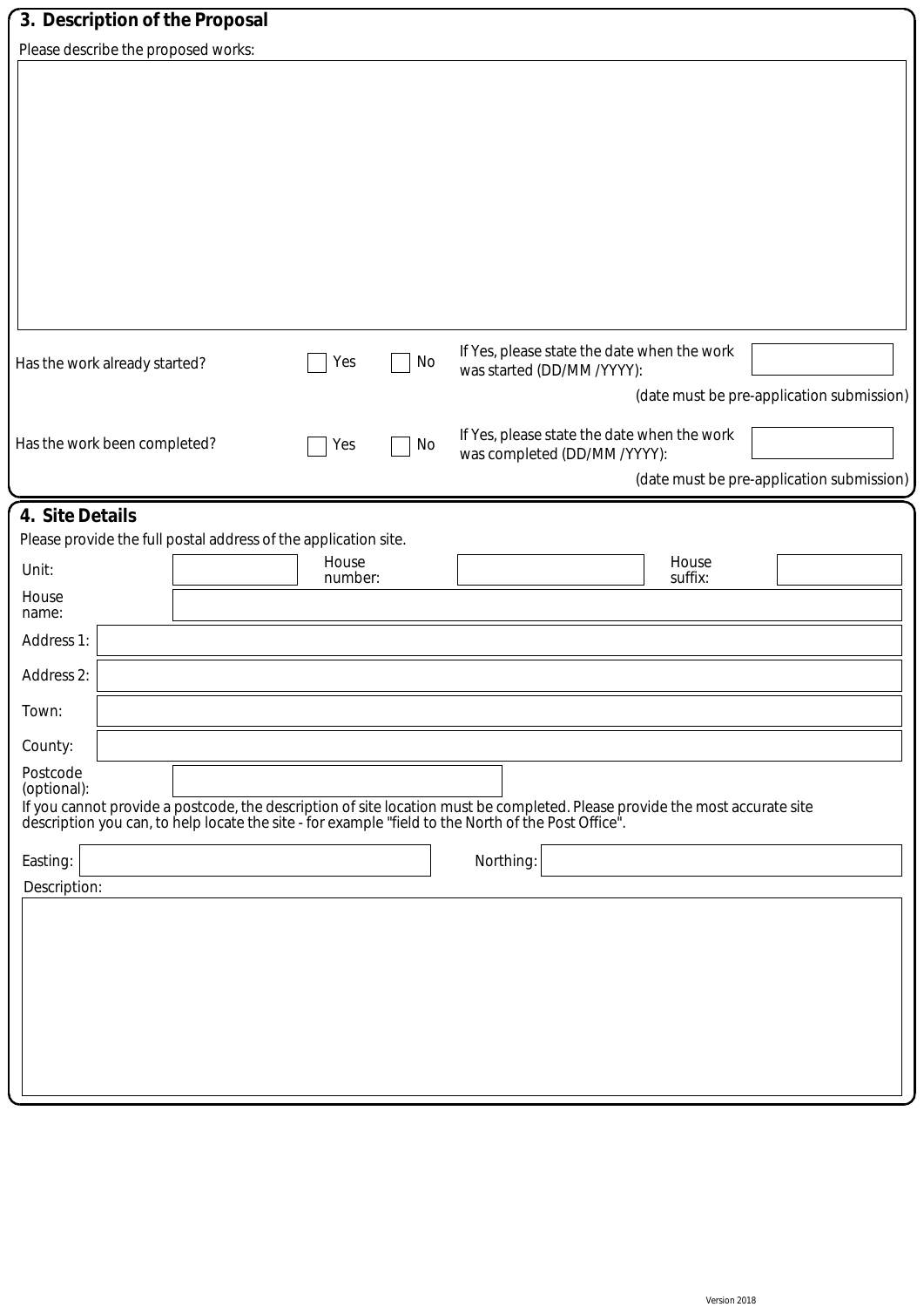| No                                                                                            | 6. Pre-application Advice<br>Has pre-application advice been sought from the local<br>authority about this application?<br>Yes<br>No                                                                                                                                                                                          |
|-----------------------------------------------------------------------------------------------|-------------------------------------------------------------------------------------------------------------------------------------------------------------------------------------------------------------------------------------------------------------------------------------------------------------------------------|
| If Yes please describe and include the planning application<br>reference number(s), if known: |                                                                                                                                                                                                                                                                                                                               |
| Reference<br>number                                                                           | you were given. (This will help the authority to deal with this<br>application more efficiently).<br>Please tick if the full contact details are not<br>known, and then complete as much as possible:<br>Officer name:                                                                                                        |
|                                                                                               |                                                                                                                                                                                                                                                                                                                               |
|                                                                                               | Reference:                                                                                                                                                                                                                                                                                                                    |
|                                                                                               | Date (DD/MM /YYYY):<br>(must be pre-application submission)                                                                                                                                                                                                                                                                   |
|                                                                                               | Details of pre-application advice received?                                                                                                                                                                                                                                                                                   |
|                                                                                               |                                                                                                                                                                                                                                                                                                                               |
|                                                                                               |                                                                                                                                                                                                                                                                                                                               |
| No                                                                                            | 8. Authority Employee / Member<br>Do any of these<br>With respect to the Authority, I am:<br>statements apply to you?<br>a) a member of staff<br>b) an elected member<br>Yes<br>No<br>c) related to a member of staff<br>d) related to an elected member<br>If Yes, please provide details of the name, relationship and role |
| 9. Explanation for Proposed Demolition Work                                                   |                                                                                                                                                                                                                                                                                                                               |
|                                                                                               |                                                                                                                                                                                                                                                                                                                               |
|                                                                                               | Why is it necessary to demolish all or part of the building(s) and/or structure(s)?                                                                                                                                                                                                                                           |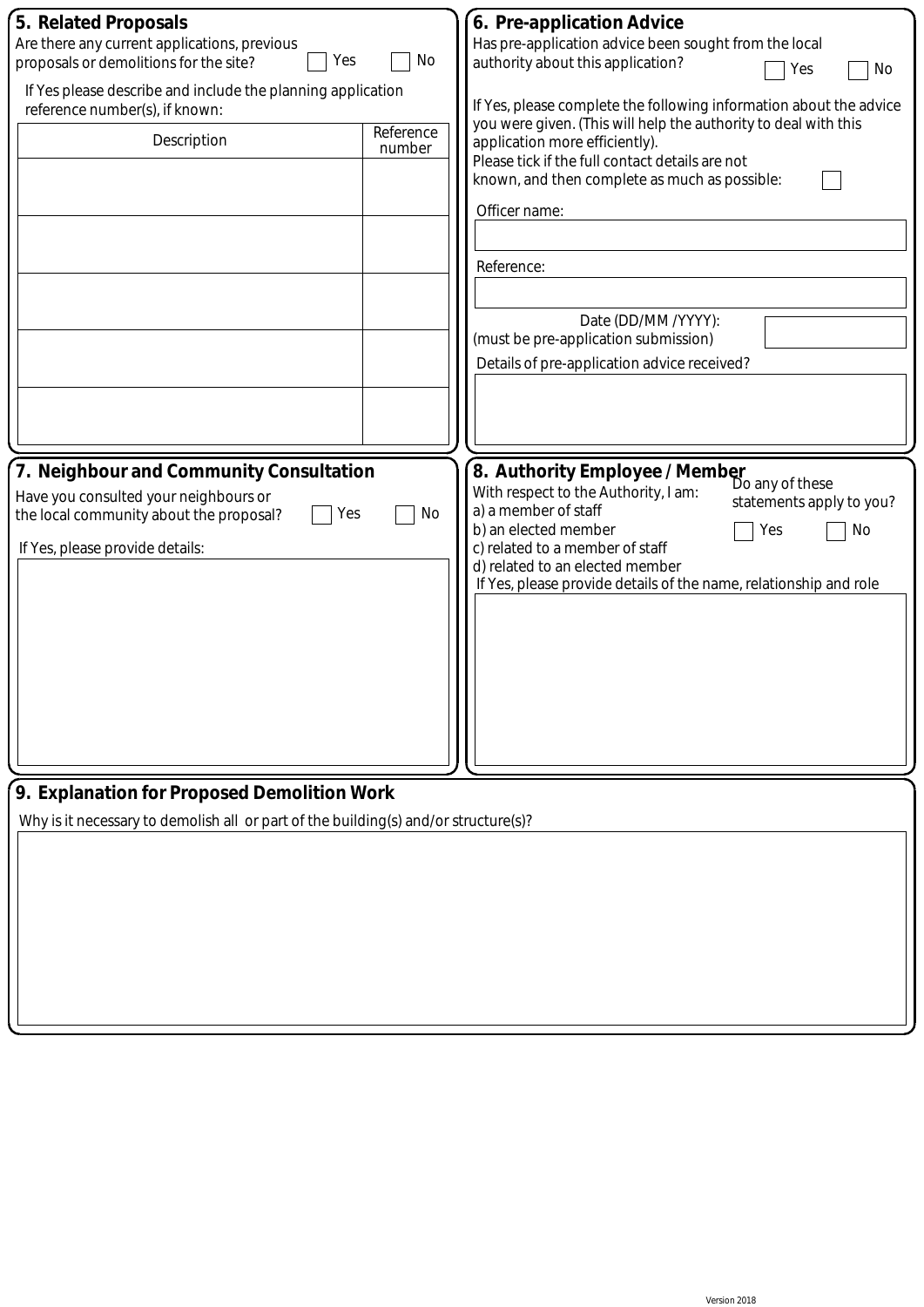| 10. Certificates                                                                                                                                                                                                                                                                                                                                                                                                                                                               |                |                                                                                                                         |                                                                                                       |                    |  |
|--------------------------------------------------------------------------------------------------------------------------------------------------------------------------------------------------------------------------------------------------------------------------------------------------------------------------------------------------------------------------------------------------------------------------------------------------------------------------------|----------------|-------------------------------------------------------------------------------------------------------------------------|-------------------------------------------------------------------------------------------------------|--------------------|--|
|                                                                                                                                                                                                                                                                                                                                                                                                                                                                                |                | One Certificate A, B, C, or D, must be completed with this application form<br>Certificate Of Ownership - Certificate A |                                                                                                       |                    |  |
| I certify/The applicant certifies that on the day 21 days before the date of this application nobody except myself/ the applicant was the<br>owner (owner is a person with a freehold interest or leasehold interest with at least 7 years left to run) of any part of the land or building to<br>which the application relates.                                                                                                                                               |                |                                                                                                                         | Certificate under the Planning (Listed Buildings and Conservation Areas) (Wales) Regulations 2012     |                    |  |
| Signed - Applicant:                                                                                                                                                                                                                                                                                                                                                                                                                                                            |                | Or signed - Agent:                                                                                                      |                                                                                                       | Date DD/MM/YYYY):  |  |
|                                                                                                                                                                                                                                                                                                                                                                                                                                                                                |                |                                                                                                                         |                                                                                                       |                    |  |
|                                                                                                                                                                                                                                                                                                                                                                                                                                                                                |                | Certificate Of Ownership - Certificate B                                                                                |                                                                                                       |                    |  |
| Certificate under the Planning (Listed Buildings and Conservation Areas) (Wales) Regulations 2012<br>I certify/ The applicant certifies that I have/the applicant has given the requisite notice to everyone else (as listed belo<br>21 days before the date of this application, was the owner (owner is a person with a freehold interest or leasehold interest with at least 7 years<br>left to run) of any part of the land or building to which this application relates. |                |                                                                                                                         |                                                                                                       |                    |  |
| Name of Owner                                                                                                                                                                                                                                                                                                                                                                                                                                                                  |                | <b>Address</b>                                                                                                          |                                                                                                       | Date Notice Served |  |
|                                                                                                                                                                                                                                                                                                                                                                                                                                                                                |                |                                                                                                                         |                                                                                                       |                    |  |
|                                                                                                                                                                                                                                                                                                                                                                                                                                                                                |                |                                                                                                                         |                                                                                                       |                    |  |
|                                                                                                                                                                                                                                                                                                                                                                                                                                                                                |                |                                                                                                                         |                                                                                                       |                    |  |
|                                                                                                                                                                                                                                                                                                                                                                                                                                                                                |                |                                                                                                                         |                                                                                                       |                    |  |
|                                                                                                                                                                                                                                                                                                                                                                                                                                                                                |                |                                                                                                                         |                                                                                                       |                    |  |
|                                                                                                                                                                                                                                                                                                                                                                                                                                                                                |                |                                                                                                                         |                                                                                                       |                    |  |
|                                                                                                                                                                                                                                                                                                                                                                                                                                                                                |                |                                                                                                                         |                                                                                                       |                    |  |
|                                                                                                                                                                                                                                                                                                                                                                                                                                                                                |                |                                                                                                                         |                                                                                                       |                    |  |
| Signed - Applicant:                                                                                                                                                                                                                                                                                                                                                                                                                                                            |                | Or signed - Agent:                                                                                                      |                                                                                                       | Date DD/MM/YYYY):  |  |
|                                                                                                                                                                                                                                                                                                                                                                                                                                                                                |                |                                                                                                                         |                                                                                                       |                    |  |
|                                                                                                                                                                                                                                                                                                                                                                                                                                                                                |                |                                                                                                                         |                                                                                                       |                    |  |
| I certify/ The applicant certifies that:<br>Neither Certificate A or B can be issued for this application<br>All reasonable steps have been taken to find out the names and addresses of the other owners (owner is a person with a freehold<br>interest or leasehold interest with at least 7 years left to run) of the land or building, or of a part of it, but I have/ the applicant has<br>been unable to do so.<br>The steps taken were:                                 |                |                                                                                                                         |                                                                                                       |                    |  |
|                                                                                                                                                                                                                                                                                                                                                                                                                                                                                |                |                                                                                                                         |                                                                                                       |                    |  |
| Name of Owner                                                                                                                                                                                                                                                                                                                                                                                                                                                                  | <b>Address</b> |                                                                                                                         |                                                                                                       | Date Notice Served |  |
|                                                                                                                                                                                                                                                                                                                                                                                                                                                                                |                |                                                                                                                         |                                                                                                       |                    |  |
|                                                                                                                                                                                                                                                                                                                                                                                                                                                                                |                |                                                                                                                         |                                                                                                       |                    |  |
|                                                                                                                                                                                                                                                                                                                                                                                                                                                                                |                |                                                                                                                         |                                                                                                       |                    |  |
|                                                                                                                                                                                                                                                                                                                                                                                                                                                                                |                |                                                                                                                         |                                                                                                       |                    |  |
|                                                                                                                                                                                                                                                                                                                                                                                                                                                                                |                |                                                                                                                         |                                                                                                       |                    |  |
|                                                                                                                                                                                                                                                                                                                                                                                                                                                                                |                |                                                                                                                         |                                                                                                       |                    |  |
|                                                                                                                                                                                                                                                                                                                                                                                                                                                                                |                |                                                                                                                         |                                                                                                       |                    |  |
|                                                                                                                                                                                                                                                                                                                                                                                                                                                                                |                |                                                                                                                         |                                                                                                       |                    |  |
|                                                                                                                                                                                                                                                                                                                                                                                                                                                                                |                |                                                                                                                         |                                                                                                       |                    |  |
| Notice of the application has been published in the following newspaper<br>(circulating in the area where the land is situated):                                                                                                                                                                                                                                                                                                                                               |                |                                                                                                                         | On the following date (which must not be earlier<br>than 21 days before the date of the application): |                    |  |
|                                                                                                                                                                                                                                                                                                                                                                                                                                                                                |                |                                                                                                                         |                                                                                                       |                    |  |
| Signed - Applicant:                                                                                                                                                                                                                                                                                                                                                                                                                                                            |                |                                                                                                                         |                                                                                                       |                    |  |
|                                                                                                                                                                                                                                                                                                                                                                                                                                                                                |                | Or signed - Agent:                                                                                                      |                                                                                                       | Date DD/MM/YYYY):  |  |
|                                                                                                                                                                                                                                                                                                                                                                                                                                                                                |                |                                                                                                                         |                                                                                                       |                    |  |